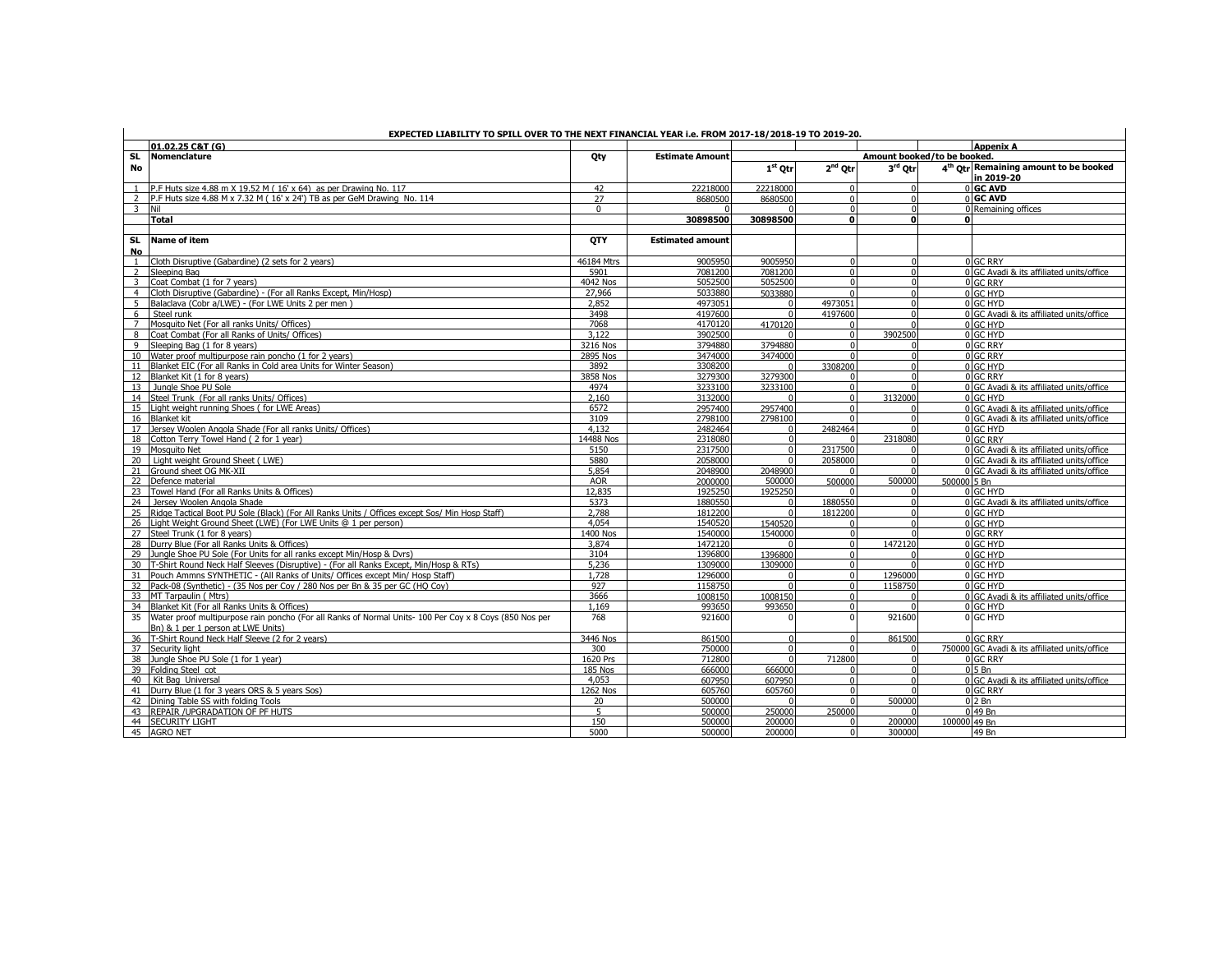| 46<br>Morcha Net                                                                                                  | <b>AORB</b>     | 500000    | 250000   | $\Omega$    | 250000   |         | $0$ 141 Bn                                    |
|-------------------------------------------------------------------------------------------------------------------|-----------------|-----------|----------|-------------|----------|---------|-----------------------------------------------|
| 47<br><b>B.P.Morchas</b>                                                                                          | 5 Nos           | 500000    | 500000   |             |          |         | 137 Bn                                        |
| 48<br>Haver Sack (Synthetic) - (All Ranks of Units/ Offices except Min/ Hosp Staff)                               | 1.815           | 490050    |          | 490050      |          |         | 0 GC HYD                                      |
| M.T. Taurpaulin (as per module of vehicle)<br>49                                                                  | 1,952           | 488000    |          | $\Omega$    | 488000   |         | 0 GC HYD                                      |
| Cloth Shirting Angola (For all ranks EIC) - 2.66 Cms for 2 Shirts) @ 1.33 cms per shirt<br>50                     | 1,884           | 471000    |          | $\mathbf 0$ | 471000   |         | 0 GC HYD                                      |
|                                                                                                                   |                 |           |          | $\Omega$    |          |         |                                               |
| Kit Bag Universal (For all Ranks Units & Offices)<br>51                                                           | 3,676           | 441120    |          |             | 441120   |         | 0 GC HYD                                      |
| 52<br><b>CGI Tin Sheet</b>                                                                                        | <b>200 Nos</b>  | 400000    | 400000   | $\Omega$    |          |         | 0 199 Bn                                      |
| Ruck Sack LWE (30 Ltrs) - (For all LWE Units @ 1047 Nos per Bn)<br>53                                             | 219             | 383250    |          | 383250      | $\Omega$ |         | 0 GC HYD                                      |
| Cap FSD (1 for 1 years ORS & 1 for 3 years Sos)<br>54                                                             | <b>4544 Nos</b> | 340800    | $\Omega$ | 340800      | $\Omega$ |         | 0 GC RRY                                      |
| 55<br>Jersey Woollen Angola Shade (1 for 2 years)                                                                 | <b>944 Nos</b>  | 330400    | $\Omega$ | 330400      | $\Omega$ |         | 0 GC RRY                                      |
| Anklet Synthetic Black (For all Ranks of Units/ Offices except Min / Hosp Staff)<br>56                            | 3.359           | 302310    | $\Omega$ | 302310      | $\Omega$ |         | 0 GC HYD                                      |
| 57<br>Ply wood for steel Cots                                                                                     | 85              | 300000    | $\Omega$ | 300000      |          |         | $02$ Bn                                       |
| Office Table Clerk<br>58                                                                                          | 50              | 300000    | $\Omega$ | $\Omega$    | 300000   |         | $02$ Bn                                       |
|                                                                                                                   |                 |           | $\Omega$ | $\Omega$    |          |         |                                               |
| 59 MS Wire mesh                                                                                                   | 1000 Kgs        | 300000    |          |             | 300000   |         | 39 Bn                                         |
| Concertina Coil<br>60                                                                                             | 300 Bdls        | 300000    | $\Omega$ | 300000      |          |         | 0 137 Bn                                      |
| Vest Woollen (2 for 5 seasons)<br>61                                                                              | 1089 Nos        | 272250    |          | 272250      |          |         | 0 GC RRY                                      |
| Cabin Fan Morcha<br>62                                                                                            | <b>100 Nos</b>  | 250000    | 250000   | $\Omega$    | $\Omega$ |         | 0 141 Bn                                      |
| 63<br>Sand Bags hasain cloth                                                                                      | 10000 Nos       | 250000    |          | 250000      | $\Omega$ |         | 0 141 Bn                                      |
| 64 View cutter / Green net                                                                                        | 3000 Mtrs       | 250000    |          | 250000      | $\Omega$ |         | $\overline{0}$ 141 Bn                         |
| Concertina coil 18" dia<br>65                                                                                     | 150 coils       | 250000    | 250000   | $\Omega$    |          |         | 0 141 Bn                                      |
|                                                                                                                   |                 |           |          |             |          |         |                                               |
| 66<br>Barbed wire                                                                                                 | 2500 Kgs        | 250000    | 250000   | $\mathbf 0$ | $\Omega$ |         | 0 141 Bn                                      |
| Picket 12 feet<br>67                                                                                              | <b>500 Nos</b>  | 250000    |          | $\Omega$    | $\Omega$ |         | 250000 141 Bn                                 |
| Paint for PF Huts<br>68                                                                                           | 300 Ltrs        | 250000    |          | 250000      | $\Omega$ |         | 0 137 Bn                                      |
| Pistol pouch Synthetic<br>69                                                                                      | 1074            | 241650    |          | 241650      | $\Omega$ |         | 0 GC Avadi & its affiliated units/office      |
| 70<br>Cloth Serge BD                                                                                              | 1066            | 239850    | 239850   | $\Omega$    |          |         | 0 GC Avadi & its affiliated units/office      |
| 71<br>Ground Sheet OG MK-XII (1 per head in Normal Units (except Min/Hosp Staff) and 10 per GC in Trg Platoon)    | 477             | 214650    |          | 214650      |          |         | 0 GC HYD                                      |
|                                                                                                                   |                 |           |          |             |          |         |                                               |
|                                                                                                                   |                 |           |          |             |          |         |                                               |
| Ridge Tactical Boot (Brown) (1 for 18 months)<br>72                                                               | <b>277 Prs</b>  | 200825    |          | $\Omega$    | 200825   |         | 0 GC RRY                                      |
| 73<br>Cloth Harness for light weight BP Jacket                                                                    | 135             | 200000    | 200000   |             |          |         | $02$ Bn                                       |
| 74<br>Steel Bench                                                                                                 | 40              | 200000    |          | 200000      |          |         | $02$ Bn                                       |
| <b>View Cutter</b><br>75                                                                                          | 3000            | 200000    | 200000   |             |          |         | $02$ Bn                                       |
| 76 Flood light with fittigs                                                                                       | <b>100 Nos</b>  | 200000    |          |             | 200000   |         | 0 141 Bn                                      |
| 77<br>B.P. Vest                                                                                                   | 300 Nos         | 200000    | 200000   |             |          |         | 137 Bn                                        |
| 78<br><b>B.P.Patkas</b>                                                                                           | <b>200 Nos</b>  | 200000    | 200000   |             |          |         | 137 Bn                                        |
|                                                                                                                   |                 |           | 200000   | $\Omega$    |          |         | 0 137 Bn                                      |
| 79 Morchas Net                                                                                                    | <b>100 Nos</b>  | 200000    |          |             |          |         |                                               |
| 80<br>Ply Board 6 X 3                                                                                             | <b>200 Nos</b>  | 200000    | 200000   |             |          |         | 0 199 Bn                                      |
| Concertina Coil<br>81                                                                                             | <b>200 Nos</b>  | 200000    |          | 200000      |          |         | 0 199 Bn                                      |
| Ridge Tactical Boot PU Sole (Black) (1 for 18 months)<br>82                                                       | 266 Prs         | 192850    | $\Omega$ | $\Omega$    | 192850   |         | <b>O</b> GC RRY                               |
| Tin sheet various size<br>83                                                                                      | 200             | 180000    | $\Omega$ | $\Omega$    | 180000   |         | 0 GC Avadi & its affiliated units/office      |
| Belt Waist Synthetic (Black) - (For all Ranks Sos/ Ors except Min/ Hosp Staff)<br>84                              | 2,256           | 171120    | $\Omega$ | 171120      |          |         | 0 GC HYD                                      |
| 85<br>Concertina Coils                                                                                            | 1800            | 162000    | $\Omega$ | $\Omega$    | $\Omega$ |         | 162000 GC Avadi & its affiliated units/office |
| 86<br>Under Pant Woollen (2 for 6 seasons)                                                                        | 771 Nos         | 154200    |          | 154200      | $\Omega$ |         | 0 GC RRY                                      |
|                                                                                                                   |                 |           |          |             |          |         | $02$ Bn                                       |
| 87<br>Barber Chair Revolving                                                                                      | $\overline{4}$  | 150000    |          | 150000      |          |         |                                               |
| <b>LED Flood Lights</b><br>88                                                                                     | 50 Nos          | 150000    |          | 150000      |          |         | 0 199 Bn                                      |
| 89<br>Door Curtain(Nos.                                                                                           | 600             | 150000    | $\Omega$ | $\Omega$    | 150000   |         | 0 GC Avadi & its affiliated units/office      |
| Window Curtain( Nos.<br>90                                                                                        | 600             | 150000    |          | $\mathbf 0$ | 150000   |         | 0 GC Avadi & its affiliated units/office      |
| 91<br>Cloth shirting white (2 for 2 years)                                                                        | <b>985 Nos</b>  | 147750    |          | $\Omega$    | 147750   |         | 0 GC RRY                                      |
| 92<br>Sand Bags                                                                                                   | 10000 Nos       | 130000    | 130000   | $\Omega$    | $\Omega$ |         | 0 39 Bn                                       |
| 93<br>LED Flood light for security 400 Watt                                                                       | 25 Nos          | 130000    |          | 130000      | $\Omega$ |         | 0 39 Bn                                       |
| 94<br>Cap FSD (In liue of Jungle Hat) - All Ranks Units/ Offices- Except Min/Hosp Staff)- 1 FOR 3 Yrs SOs & 1 for | 1,910           | 124150    | 124150   |             |          |         | 0 GC HYD                                      |
|                                                                                                                   |                 |           |          |             |          |         |                                               |
| LYrs for Ors)                                                                                                     |                 |           |          |             |          |         |                                               |
| Cap Comforter (For All Ranks of Cold area / J&K Units)<br>95                                                      | 1.213           | 110000    |          | $\Omega$    | 110000   |         | 0 GC HYD                                      |
| G.I Pipe 2" dia and 2-1/2 " dia<br>96                                                                             | 100             | 110000    |          | $\Omega$    |          |         | 110000 GC Avadi & its affiliated units/office |
| 97<br>Sling Insas - (1 for 3 years)                                                                               | <b>944 Nos</b>  | 108560    |          | 108560      |          |         | 0 GC RRY                                      |
| Steel Shelving Cabinet (Almirah) Big<br>98                                                                        | 10              | 100000    | 100000   | $\Omega$    | $\Omega$ |         | $02$ Bn                                       |
| 99<br>Paints for Barracks                                                                                         | <b>AOR</b>      | 100000    | 100000   |             | $\Omega$ |         | $02$ Bn                                       |
| 100<br>Table Dressing with mirror for Barber                                                                      | 5               | 100000    | 100000   | $\Omega$    | $\Omega$ |         | $02$ Bn                                       |
|                                                                                                                   | 30              |           | 100000   | $\Omega$    |          |         | $05$ Bn                                       |
| 101<br>Steel Bench                                                                                                |                 | 100000    |          |             |          |         |                                               |
| LED Flood light for security 250 Watt<br>102                                                                      | 25 Nos          | 100000    |          | 100000      |          |         | 0 39 Bn                                       |
| 103<br>Polythelene sheet                                                                                          | 1000 Mtrs       | 100000    |          | 100000      |          |         | 0 141 Bn                                      |
| 104 Tarfelt sheet                                                                                                 | 1000 Mtrs       | 100000    |          | $\Omega$    | 100000   |         | 0 141 Bn                                      |
| 105 Plinth for PF Huts                                                                                            | 3 Nos           | 100000    |          | 100000      |          |         | 0 137 Bn                                      |
| 106 Polythen Sheet                                                                                                | 500 Mtrs        | 100000    |          | 100000      |          |         | 0 137 Bn                                      |
| 107 Misc / Petty items                                                                                            | <b>AOR</b>      | 1198560   | 107510   | 505792      | 227247   | 358011  |                                               |
| Total                                                                                                             |                 | 122062670 | 68773920 | 30587397    | 20471342 | 2230011 |                                               |
|                                                                                                                   |                 |           |          |             |          |         |                                               |
|                                                                                                                   |                 |           |          |             |          |         |                                               |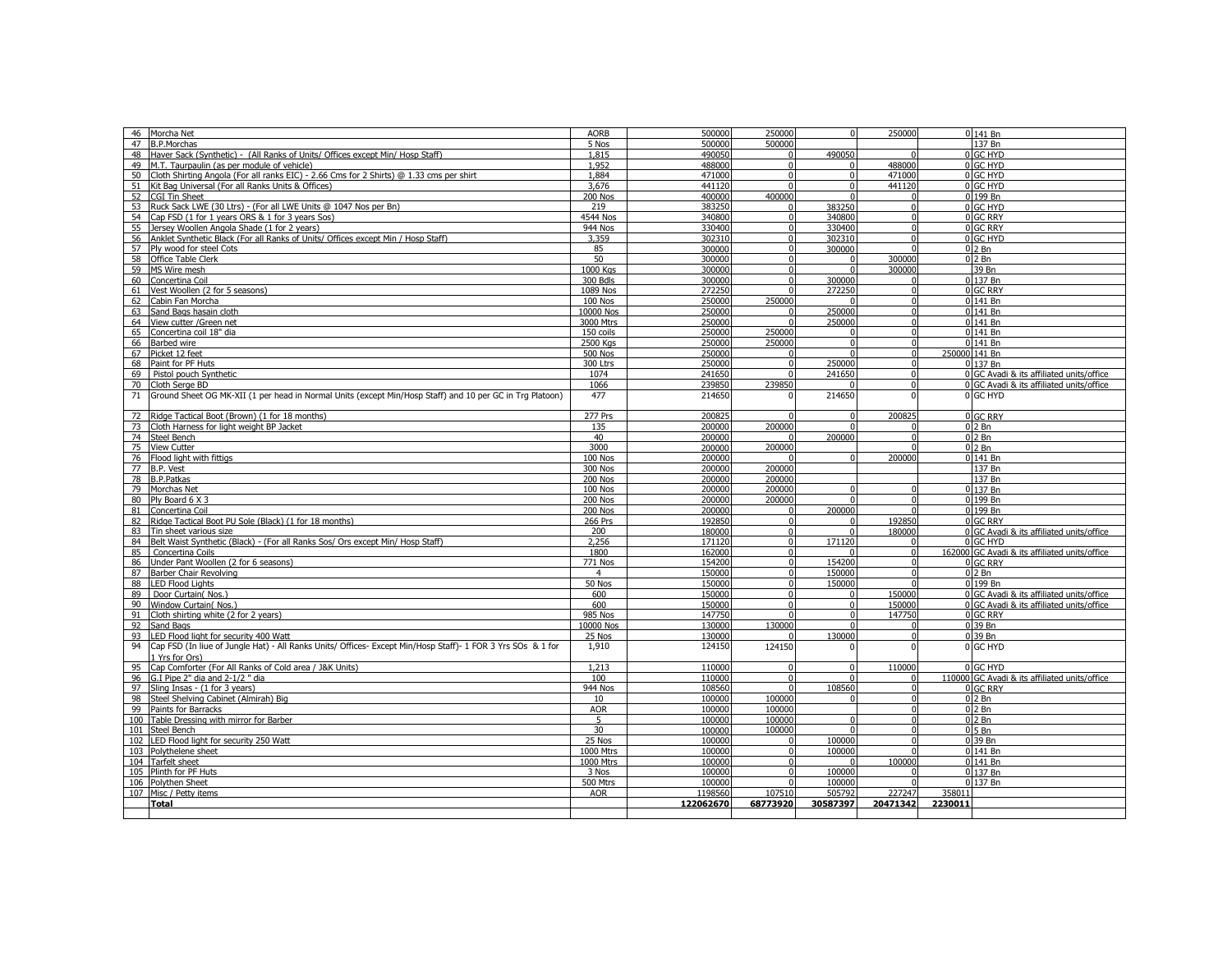|                        |                                               |                |                        |                |             |           |               | <b>Appendix B</b>                                               |
|------------------------|-----------------------------------------------|----------------|------------------------|----------------|-------------|-----------|---------------|-----------------------------------------------------------------|
|                        |                                               |                |                        | <b>Ist Otv</b> | IInd Otr    | IIIrd atr |               | <b>IVth atr Remarks if any</b>                                  |
|                        |                                               |                |                        |                |             |           |               |                                                                 |
|                        | PART B 30% FOR WANTS OR NOT SO ESSENTIAL      |                |                        |                |             |           |               | <b>APPENDIX C</b>                                               |
|                        |                                               |                |                        |                |             |           |               |                                                                 |
| <b>SL</b><br><b>NO</b> | <b>NOMENCLATURE</b>                           | <b>OTY</b>     | <b>ESTIMTED AMOUNT</b> | $1st$ Otr      | $2nd$ Otr   | 3rd Otr   |               | 4 <sup>th</sup> Otr Remaining amount to be booked<br>in 2019-20 |
|                        | Cloth Disruptive (Gabardine                   | 44971          | 10118475               |                | $\Omega$    | 10118475  |               | 0 GC AVD & affiliated units/offices                             |
|                        | Towel hand                                    | 27400          | 4795000                | 4795000        | $\Omega$    |           |               | 0 GC AVD & affiliated units/offices                             |
| 3                      | Coat Combat                                   | 4631           | 2547050                | 2547050        | $\Omega$    |           |               | 0 GC AVD & affiliated units/offices                             |
| $\overline{4}$         | T-Shirt Round Neck Half Sleeves (Disruptive)  | 10363          | 2331675                |                | 2331675     |           |               | 0 GC AVD & affiliated units/offices                             |
| 5                      | Ridge Tactical Boot PU Sole (Black            | 4440           | 1998000                | $\Omega$       | $\Omega$    | 1998000   |               | 0 GC AVD & affiliated units/offices                             |
| 6                      | Water Proof Multipurpose rain poncho          | 4383           | 1972350                | $\Omega$       | $\Omega$    | 1972350   |               | 0 GC AVD & affiliated units/offices                             |
|                        | Ply wood for Steel Coat                       | 606            | 900000                 |                | 450000      |           |               | 450000 141 Bn                                                   |
| 8                      | Pack-8                                        | 962            | 865800                 | $\Omega$       | 865800      |           |               | 0 GC AVD & affiliated units/offices                             |
| $\mathsf{Q}$           | Tarpaulin for Cook House (1 for 1 year)       | 122 Nos        | 817400                 |                | 817400      |           |               | 0 GC RRY                                                        |
| 10                     | Pack-08 (Synthetic) (1 for 6 years)           | <b>946 Nos</b> | 789910                 |                | $\Omega$    | $\Omega$  |               | 789910 GC RRY                                                   |
|                        | 11 BARBAD WIRE                                | 1000 kg        | 600000                 | 300000         |             |           | 300000 49 Bn  |                                                                 |
|                        | 12 DEFENCE MATERIAL                           | <b>AOR</b>     | 500000                 | 300000         |             | 200000    |               | $0\overline{5Bn}$                                               |
|                        | 13 CGI Tin Sheet                              | <b>300 Nos</b> | 500000                 |                | $\Omega$    |           |               | 500000 137 Bn                                                   |
|                        | 14 Ruck Sack LWE (30 Ltrs) (1 for 6 years)    | 273 Nos        | 450450                 |                | $\Omega$    | 450450    |               | 0 GC RRY                                                        |
|                        | 15 Steel Racks                                | <b>100 Nos</b> | 450000                 |                | 450000      |           |               | 0 GC HYD                                                        |
|                        | 16 M.T. Taurpaulin (1 for 1 year)             | 2951 Mtrs      | 427895                 |                | $\Omega$    | 427895    |               | 0 GC RRY                                                        |
|                        | 17 Woden Balli                                | 1000 Nos       | 350000                 |                | $\Omega$    | 350000    |               | 0 137 Bn                                                        |
|                        | 18 Emergency Light                            | 20 Nos         | 300000                 |                | $\mathbf 0$ | 300000    |               | 0 GC HYD                                                        |
|                        | 19 Almari Big size                            | 20 Nos         | 300000                 |                | $\mathbf 0$ | 300000    |               | 0 199 Bn                                                        |
|                        | 20 GI pipes 20 feet                           | 100 Nos        | 300000                 |                | $\Omega$    |           |               | 300000 199 Bn                                                   |
| 21                     | Foldable Solar charger                        | 6              | 300000                 | 300000         | $\Omega$    |           |               | 0 GC AVD & affiliated units/offices                             |
|                        | 22 Anklet Synthetic Black (2 for 4 years)     | 2688 Prs       | 260736                 |                | $\Omega$    | 260736    |               | 0 GC RRY                                                        |
| 23                     | Cloth Serge BD (1 for 4 seasons)              | 491 Nos        | 250158                 |                | 250158      |           |               | 0 GC RRY                                                        |
|                        | 24 Ground Sheet (OGMK-12) (1 for 1 year)      | <b>988 Nos</b> | 242060                 |                | 242060      |           |               | 0 GC RRY                                                        |
|                        | 25 Polythene sheet black                      | 2000 Kas       | 220000                 |                | 220000      |           |               | 0 GC HYD                                                        |
|                        | 26 Polythene sheet black                      | 1000 Kas       | 220000                 |                | 220000      |           |               | 0 39 Bn                                                         |
|                        | 27 CONCERTINA COIL                            | 100 bdls       | 217500                 | 217500         |             |           |               | 49 Bn                                                           |
| 28                     | Steel Rack for office and Stores etc.         | 40             | 200000                 | 200000         |             |           |               | $02$ Bn                                                         |
|                        | 29 Table wooden/steel for mess                | 20 Nos         | 200000                 |                | 200000      |           |               | 0 141 Bn                                                        |
|                        | 30 Green Net                                  | 2000 mtrs      | 200000                 |                | $\Omega$    |           | 200000 193 Bn |                                                                 |
|                        | 31 WOODEN BALLI                               | <b>200 Nos</b> | 160000                 |                |             | 160000    |               | 49 Bn                                                           |
| 32                     | Table dressing with mirror for BB shop        | 08 Nos         | 150000                 |                | $\Omega$    | 150000    |               | 0 141 Bn                                                        |
| 33                     | Multi purpose light weight load bearing frame | 26             | 117000                 | 117000         | $\Omega$    |           |               | 0 GC AVD & affiliated units/offices                             |
|                        | 34 Gum Boot (1 for 3 years)                   | <b>170 Prs</b> | 100300                 |                | $\Omega$    |           |               | 100300 GC RRY                                                   |
|                        | 35 Table Cloth Blue size: 4'x6'               | 30             | 100000                 |                | $\Omega$    | $\Omega$  | 100000 2 Bn   |                                                                 |
|                        | 36 Table Cloth Blue size: 4'x6'               | 30             | 100000                 |                | $\Omega$    |           | 100000 5 Bn   |                                                                 |
|                        | 37 View cutter                                | 1000 Mtrs      | 100000                 |                | $\Omega$    |           | 100000 39 Bn  |                                                                 |
|                        | 38 NYLON NET                                  | 50 No          | 100000                 |                | 100000      |           |               | 49 Bn                                                           |
|                        | 39 Head Gear                                  | 300 Nos        | 100000                 |                |             | 100000    |               | 0 137 Bn                                                        |
|                        | 40 Gunny Cloth                                | <b>500 Nos</b> | 100000                 |                | $\Omega$    |           | 100000 137 Bn |                                                                 |
|                        | 41 View Cutter                                | 500 Bdls       | 100000                 |                | $\Omega$    | $\Omega$  | 100000 137 Bn |                                                                 |
|                        | 42 Sand Bags                                  | 8000 Nos       | 100000                 |                | $\Omega$    | $\Omega$  |               | 100000 137 Bn                                                   |
|                        | 43 Polthyine Sheet (Black)                    | 500 Mtrs       | 100000                 |                | $\Omega$    | $\Omega$  |               | 100000 193 Bn                                                   |
|                        | 44 Misc/Petty items                           | <b>AOR</b>     | 550300                 | 80000          | 103000      | 300000    | 67300         |                                                                 |
|                        | Total                                         |                | 35602059               | 8856550        | 6250093     | 17087906  | 3407510       |                                                                 |
|                        |                                               |                |                        |                |             |           |               |                                                                 |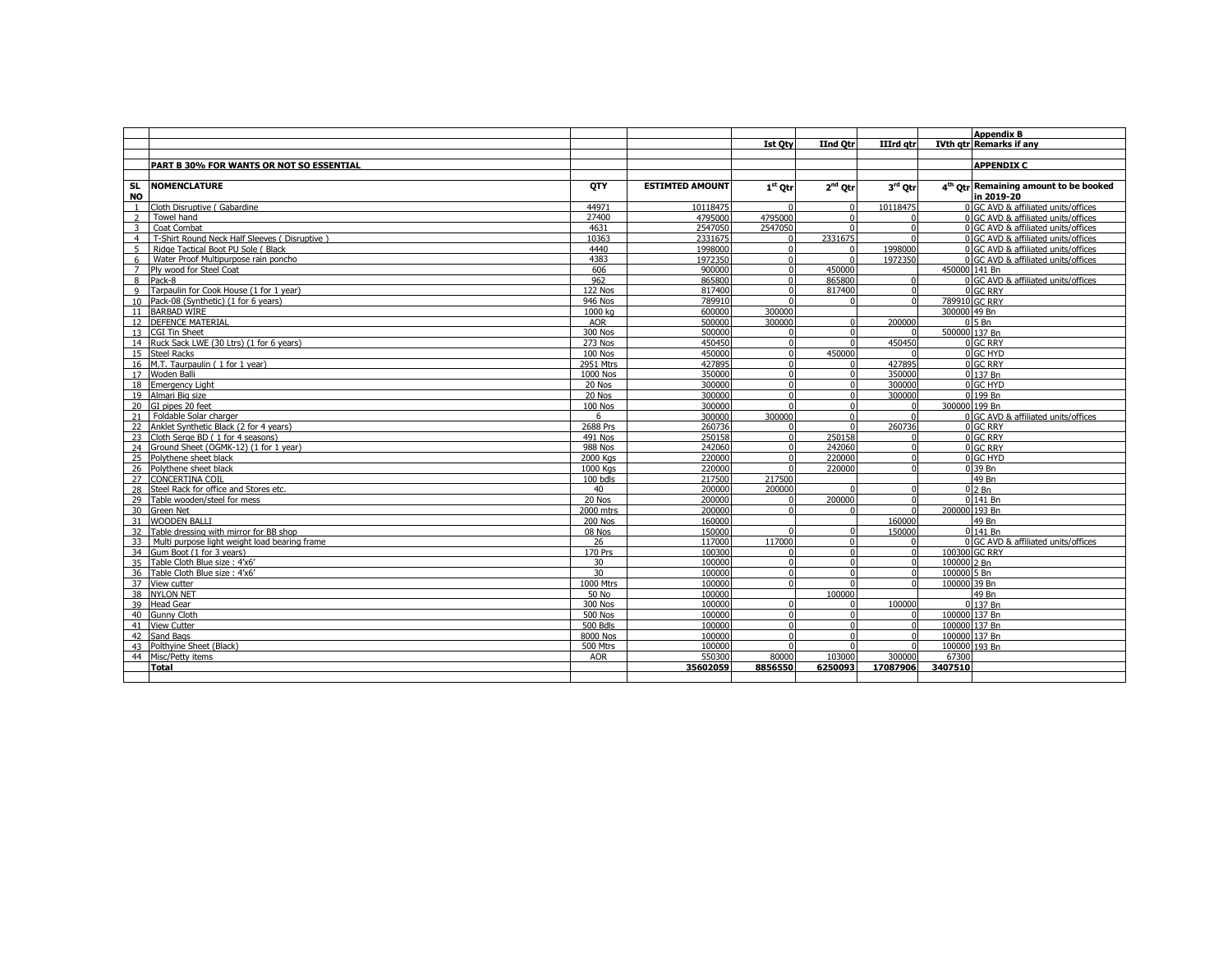|           | PART B-20% FOR FUTURE GOALS OF WHICH 5% MISCELLANEOUS ITEMS |                |                        |           |                     |         |         | <b>Appendix D</b>                             |
|-----------|-------------------------------------------------------------|----------------|------------------------|-----------|---------------------|---------|---------|-----------------------------------------------|
| SL.       | <b>NOMENCLATURE</b>                                         | <b>OTY</b>     | <b>ESTIMTED AMOUNT</b> | $1st$ Otr | 2 <sup>nd</sup> Otr | 3rd Otr |         | 4 <sup>th</sup> Otr REMARKS IF ANY            |
| <b>NO</b> |                                                             |                |                        |           |                     |         |         |                                               |
|           | Junle Shoes Greyhound pattern (LWE Units                    | 6176           | 4014400                | 4014400   | $\Omega$            |         |         | 0 GC Avadi & its affiliated units/office      |
|           | Durry Blue                                                  | 4783           | 1674050                |           | 1674050             |         |         | 0 GC Avadi & its affiliated units/office      |
|           | Pouch Ammns Synthetic                                       | 4717           | 1650950                | 1650950   |                     |         |         | 0 GC Avadi & its affiliated units/office      |
|           | Tarpauline for Cook house                                   | 151            | 1208000                |           | 1208000             |         |         | 0 GC Avadi & its affiliated units/office      |
|           | Ruck sack LWE (30 Ltrs)                                     | 3286           | 1150100                | 1150100   |                     |         |         | 0 GC Avadi & its affiliated units/office      |
| 6         | Cloth Shirting Angola                                       | 2995           | 823625                 | 823625    |                     |         |         | 0 GC Avadi & its affiliated units/office      |
|           | Angi Musquito Veli (Cobrea/LWE                              | 4947           | 742050                 |           | 742050              |         |         | 0 GC Avadi & its affiliated units/office      |
|           | Anklet Synthetic Black                                      | 4406           | 660900                 | 660900    |                     |         |         | 0 GC Avadi & its affiliated units/office      |
|           | Belt waist Synthetic (Black                                 | 3479           | 608825                 |           | 608825              |         |         | 0 GC Avadi & its affiliated units/office      |
|           | Under Pant woolen                                           | 2258           | 564500                 |           | 564500              |         |         | 0 GC Avadi & its affiliated units/office      |
|           | Cloth suting White in Mtrs Sos 2 for 3 Years                | 1933           | 434925                 |           |                     |         |         | 434925 GC Avadi & its affiliated units/office |
|           | Cloth Shirting White Mtrs Sos 2 for 2 Years                 | 1763           | 396675                 |           |                     |         |         | 396675 GC Avadi & its affiliated units/office |
| 13        | Tactical 3 Point Sling Universal (LWE)                      | 2448           | 367200                 | 367200    |                     |         |         | 0 GC Avadi & its affiliated units/office      |
| 14        | Tactical 3 Point Sling Universal (1 for 3 years)            | 2379 Nos       | 330681                 |           |                     |         |         | 330681 GC RRY                                 |
| 15        | Ridge tactical boot (Brown)                                 | 712            | 320400                 |           | 320400              |         |         | 0 GC Avadi & its affiliated units/office      |
|           | 16 Cap FSD ( In liue of Jungle Hat                          | 4132           | 309900                 |           |                     | 309900  |         | 0 GC Avadi & its affiliated units/office      |
|           | Syhmiyana with side walls.                                  | 05 Nos         | 300000                 |           | 300000              |         |         | 0 GC Hvd                                      |
|           | Sling AKM/AK-47                                             | 952            | 142800                 |           |                     |         |         | 142800 GC Avadi & its affiliated units/office |
|           | 19 Iron Pickets                                             | 200 Nos        | 140000                 |           |                     | 140000  |         | 0 GC Hvd                                      |
|           | <b>Tron Pickets</b>                                         | <b>200 Nos</b> | 140000                 |           |                     | 140000  |         | $02$ Bn                                       |
|           | Haver Sack (Synthetic) (1 for 10 years)                     | <b>481 Nos</b> | 129870                 |           |                     | 129870  |         | 0 GC RRY                                      |
|           | Balaclava (Cobra/LWE)                                       | 848            | 127200                 |           |                     | 127200  |         | 0 GC Avadi & its affiliated units/office      |
|           | 23 Multi Purpose light weight load bearing frame            | 60 Nos         | 114000                 |           |                     |         |         | 114000 GC RRY                                 |
|           | Paints for steel cots.                                      | <b>AOR</b>     | 100000                 |           |                     |         |         | 100000 GC Hyd                                 |
| 25        | Misc/Petty items                                            | <b>AOR</b>     | 626483                 | 111360    | 201500              | 155748  | 157875  |                                               |
|           | <b>Total</b>                                                |                | 17077534               | 8778535   | 5619325             | 1002718 | 1676956 |                                               |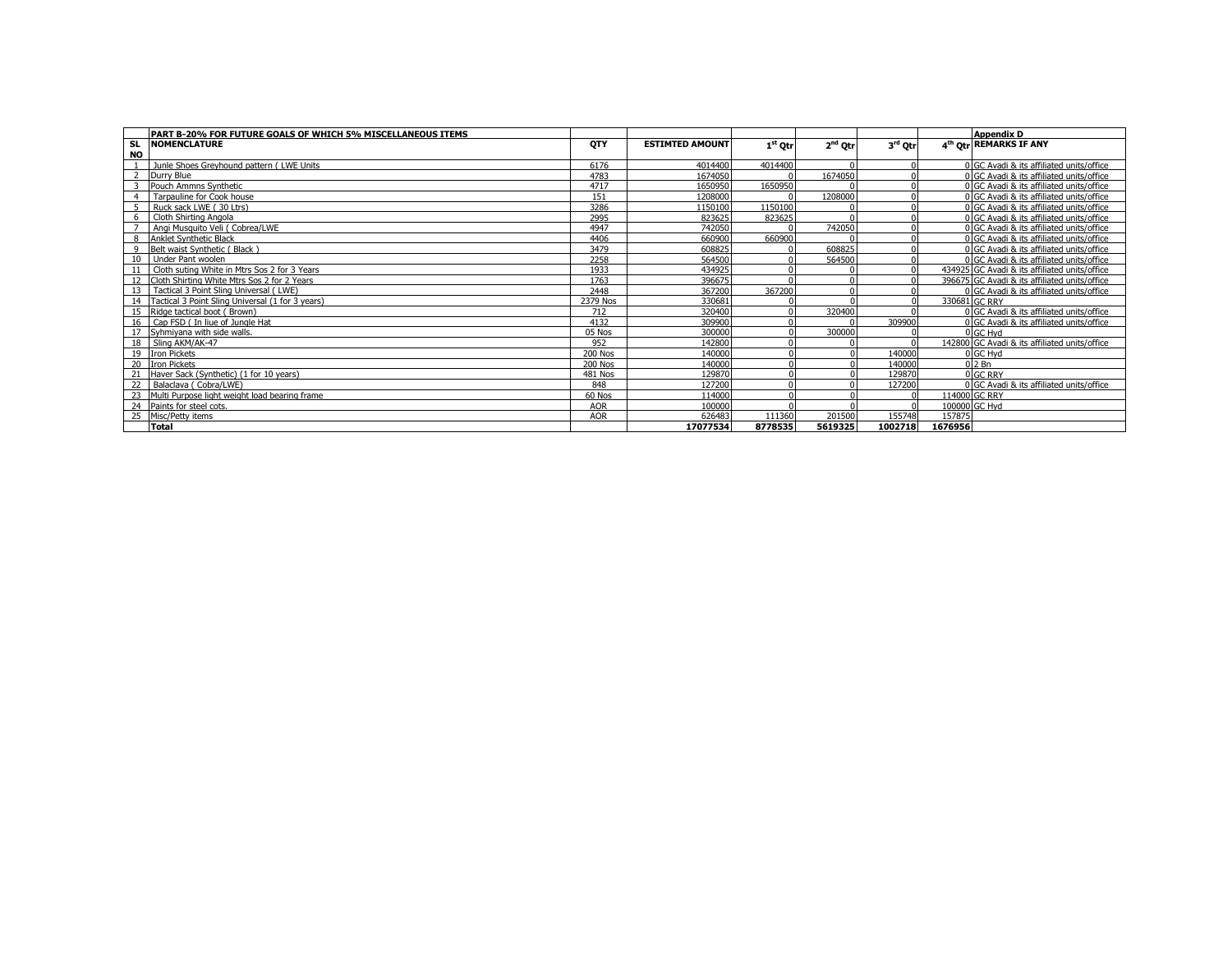|                | EXPECTED LIABILITY TO SPILL OVER TO THE NEXT FINANCIAL YEAR i.e. FROM 2017-18/2018-19 TO 2019-20. |                         |                         |                |              |                  |                             |                                                                 |
|----------------|---------------------------------------------------------------------------------------------------|-------------------------|-------------------------|----------------|--------------|------------------|-----------------------------|-----------------------------------------------------------------|
|                | 03.00.52 M&E (G)                                                                                  |                         |                         |                |              |                  |                             | <b>Appenix A</b>                                                |
| SL No          | <b>Nomenclature</b>                                                                               | Qty                     | <b>Estimate Amount</b>  |                |              |                  | Amount booked/to be booked. |                                                                 |
|                |                                                                                                   |                         |                         | $1st$ Otr      | $2nd$ Otr    | 3rd Qtr          |                             | 4 <sup>th</sup> Otr Remaining amount to be booked in<br>2019-20 |
|                | 1 Nil                                                                                             | Nil                     |                         |                | $\Omega$     | $\Omega$         |                             | 0 All offices                                                   |
|                | <b>Total</b>                                                                                      | Nil                     | 0                       | $\mathbf{o}$   | $\mathbf{o}$ | $\mathbf{0}$     | 0                           |                                                                 |
|                |                                                                                                   |                         |                         |                |              |                  |                             |                                                                 |
|                |                                                                                                   |                         |                         |                |              |                  |                             | <b>Appenix B</b>                                                |
| SL No          | <b>Name of item</b>                                                                               | QTY                     | <b>Estimated amount</b> | <b>Ist Oty</b> | 2nd Qtr      | <b>IIIrd</b> qtr |                             | <b>IVth qtr Remarks if any</b>                                  |
| $\overline{1}$ | DG Set 10 KVA                                                                                     | 55                      | 14850000                | 14850000       | $\sqrt{2}$   | $\Omega$         |                             | 0 GC HYD                                                        |
| $\overline{2}$ | Full body protector                                                                               | 766                     | 8500000                 | 850000         | $\Omega$     | $\Omega$         |                             | 0 GC HYD                                                        |
| 3              | Full body protector                                                                               | 428 Nos                 | 5000000                 | 5000000        | $\theta$     | $\theta$         |                             | 0 GC RRY                                                        |
| $\overline{4}$ | De-freezer                                                                                        | 28                      | 3360000                 | 336000         | $\Omega$     |                  |                             | 0 GC AVD & its affiliated units/offices                         |
| 5              | Chapati Machine                                                                                   | 11                      | 3300000                 | 330000         | $\Omega$     |                  |                             | 0 GC AVD & its affiliated units/offices                         |
| 6              | Addl. Equipments for up gradation of existing Ambulance to ACLS / ALS Amb                         | 33 items                | 2000000                 | 200000         | $\Omega$     |                  |                             | 0 39 Bn                                                         |
| $\overline{7}$ | Washing machine                                                                                   | 8                       | 1800000                 | 1800000        | $\Omega$     | $\Omega$         |                             | 0 GC AVD & its affiliated units/offices                         |
| 8              | Chapatti Making machine                                                                           | 8 Nos                   | 1500000                 | 150000         | $\theta$     |                  |                             | 0 199 Bn                                                        |
| 9              | DG set 30 KVA                                                                                     | $\overline{\mathbf{3}}$ | 1200000                 | 1200000        | $\theta$     | $\Omega$         |                             | 0 GC HYD                                                        |
| 10             | Purchase of equipment for upgradtion of ambulance                                                 | <b>AOR</b>              | 1100000                 | 110000         | $\Omega$     | $\Omega$         |                             | 0 GC HYD                                                        |
| 11             | Full body protector                                                                               | 120                     | 1080000                 | 108000         |              |                  |                             | 0 GC AVD & its affiliated units/offices                         |
| 12             | Camp security Intruder Alarm for Morchas                                                          | 08 Set                  | 1000000                 | 100000         | $\Omega$     |                  |                             | 0 39 Bn                                                         |
| 13             | <b>CHAIRS &amp; DINNING TABLE</b>                                                                 | 300 Chair               | 1000000                 | 1000000        | $\Omega$     |                  |                             | 0 49 Bn                                                         |
| 14             | Multimedia projector                                                                              | $\overline{4}$          | 1000000                 |                |              | $\Omega$         |                             | 1000000 GC AVD & its affiliated units/offices                   |
| 15             | Colour Xeros Machine                                                                              | $\overline{\mathbf{3}}$ | 750000                  |                | 750000       |                  |                             | 0 GC AVD & its affiliated units/offices                         |
| 16             | Light weight Ground Sheet                                                                         | 2094                    | 732900                  |                |              | 732900           |                             | 0 GC AVD & its affiliated units/offices                         |
| 17             | Celling fan                                                                                       | 560                     | 672000                  | $\Omega$       | 672000       |                  |                             | 0 GC AVD & its affiliated units/offices                         |
| 18             | Fridge 500 Ltrs                                                                                   | 8                       | 640000                  |                |              | 640000           |                             | 0 GC AVD & its affiliated units/offices                         |
| 19             | Purchase of chappati making machine                                                               | $\overline{2}$          | 600000                  | <sup>n</sup>   | 600000       | $\Omega$         |                             | 0 GC HYD                                                        |
| 20             | Solar Strret light                                                                                | 20                      | 600000                  | $\Omega$       | 600000       | $\Omega$         |                             | 0 GC HYD                                                        |
| 21             | black and white xerox Mahine                                                                      | $\overline{4}$          | 600000                  |                | 600000       | $\Omega$         |                             | 0 GC AVD & its affiliated units/offices                         |
| 22             | Deep Freezer                                                                                      | 20                      | 525000                  | 525000         |              |                  |                             | $02$ Bn                                                         |
| 23             | <b>Desert Cooler</b>                                                                              | 85                      | 500000                  |                | 500000       |                  |                             | $02$ Bn                                                         |
| 24             | Food Warmer                                                                                       | 8                       | 500000                  |                | $\Omega$     | 500000           |                             | $02$ Bn                                                         |
| 25             | CC TV with assys for Coys                                                                         | 20 Nos                  | 500000                  | 500000         | ſ            |                  |                             | 0 39 Bn                                                         |
| 26             | FUNCTIONING OF PATHOLOGY LAB AT MI ROOM                                                           | Lab equipment           | 500000                  |                | 500000       | $\mathbf{0}$     |                             | $0$ 49 Bn                                                       |
| 27             | Purchase of equipment for upgradtion of ambulance                                                 | <b>AOR</b>              | 500000                  | 300000         | 200000       |                  |                             | 0 GC RRY                                                        |
| 28             | <b>Washing Machine</b>                                                                            | 8 Nos                   | 50000                   | 500000         |              |                  |                             | 0 137 Bn                                                        |
| 29             | LED TV 52                                                                                         | 10 Nos                  | 50000                   |                | 500000       |                  |                             | 0 137 Bn                                                        |
| 30             | Washingmachine                                                                                    | 8 Nos                   | 500000                  |                | 500000       | $\Omega$         |                             | 0 193 Bn                                                        |
| 31             | Dinning table S/S with chairs                                                                     | 32 Nos                  | 500000                  |                | 500000       |                  |                             | 0 193 Bn                                                        |
| 32             | Chapati Warmer                                                                                    | 27                      | 405000                  | 405000         |              | $\Omega$         |                             | 0 GC AVD & its affiliated units/offices                         |
| 33             | Boot cleaning machine                                                                             | 27                      | 405000                  |                | 405000       | $\mathbf{0}$     |                             | 0 GC AVD & its affiliated units/offices                         |
| 34             | Chapatti Bhatti with 3 Burner & Gas Chullah Bhatti for Messes                                     | $\overline{2}$          | 400000                  |                | 400000       | $\Omega$         |                             | $02$ Bn                                                         |
| 35             | Fire extinguisher 10 Kg capacity (foam type                                                       | 140                     | 378000                  | 378000         |              | $\Omega$         |                             | 0 GC AVD & its affiliated units/offices                         |
| 36             | F3 MMD / DSMD new Generation                                                                      | 15                      | 300000                  | 300000         | $\Omega$     | $\Omega$         |                             | 0 2 Bn                                                          |
|                | <b>LED TUBE LIGHT</b>                                                                             | All type 9 watt, 14     |                         |                |              |                  |                             |                                                                 |
| 37             |                                                                                                   | watt and $18$ wttt =    | 300000                  |                | C            | 300000           |                             | 0 49 Bn                                                         |
| 38             | Television full HD                                                                                | 200 each<br>08 Nos      | 300000                  |                | 300000       |                  |                             | 0 141 Bn                                                        |
| 39             | <b>Hosp Equipments</b>                                                                            | <b>AOR</b>              | 300000                  | 100000         | 100000       | 100000           |                             | 0 GC RRY                                                        |
| 40             | Cooking Utinstiles/Kitchen Eqpt                                                                   | <b>AOR</b>              | 300000                  |                | 300000       |                  |                             | 0 193 Bn                                                        |
| 41             | Photocopier machine                                                                               | $\overline{2}$          | 300000                  | 300000         | $\Omega$     | $\Omega$         |                             | 0 SS Hgr                                                        |
| 42             | Purchase of utensil for OR's Mess                                                                 | <b>AOR</b>              | 250000                  |                | $\sqrt{2}$   | 250000           |                             | 0 GC HYD                                                        |
| 43             | Stabilizer 5 KVA                                                                                  | 8                       | 250000                  | $\Omega$       | $\Omega$     | $\Omega$         | 250000 2 Bn                 |                                                                 |
| 44             | <b>LED Bulb</b>                                                                                   | <b>AOR</b>              | 250000                  | $\Omega$       | 250000       | $\Omega$         |                             | $02$ Bn                                                         |
|                |                                                                                                   |                         |                         |                |              |                  |                             |                                                                 |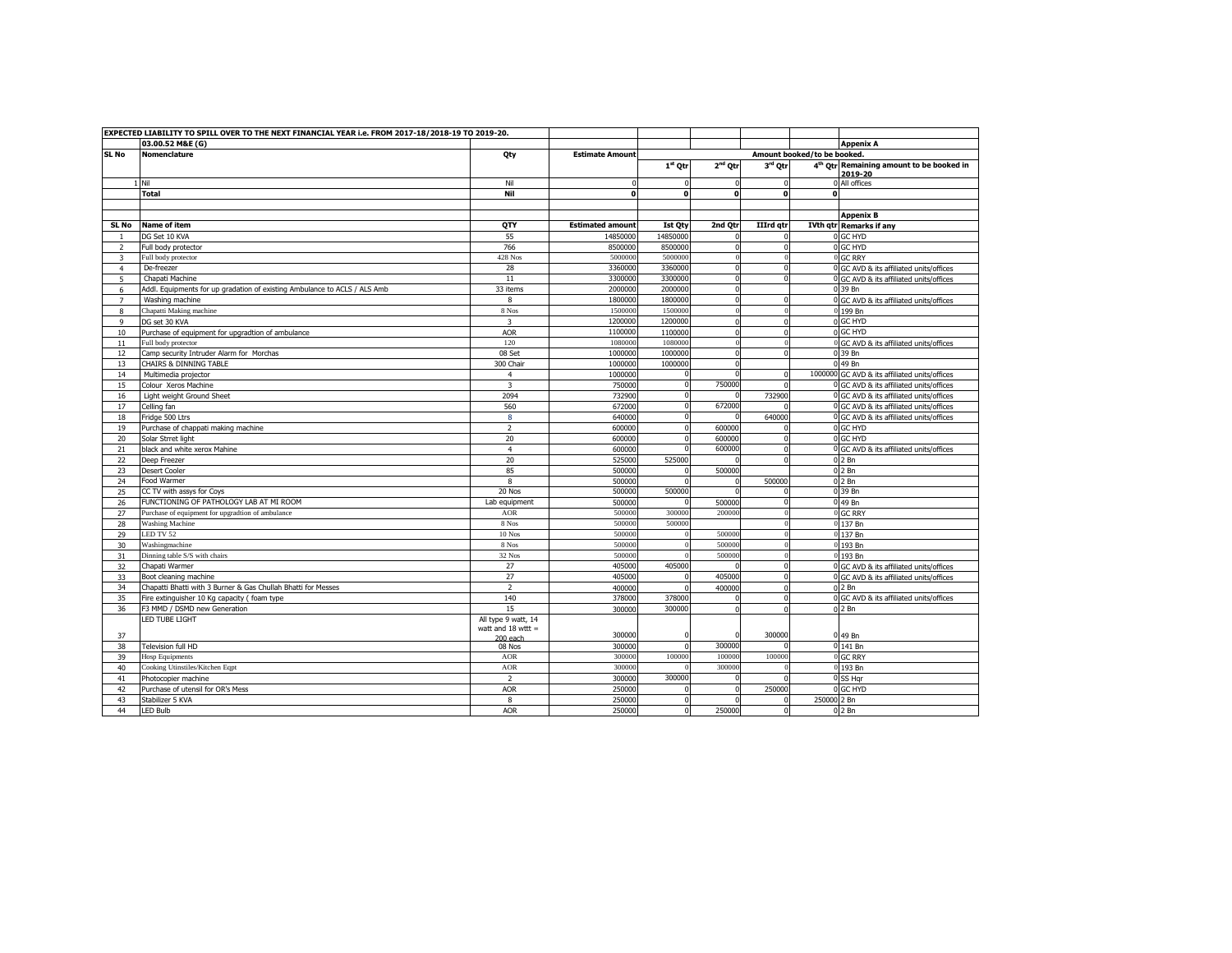| 45 | <b>Fire Bucket</b>                                  | 35                      | 250000   | 250000   |              | $\Omega$     |              | $05$ Bn                                      |
|----|-----------------------------------------------------|-------------------------|----------|----------|--------------|--------------|--------------|----------------------------------------------|
| 46 | <b>Ouarter Guard items</b>                          | All items               | 250000   |          | 250000       | $\Omega$     |              | 0.5Bn                                        |
| 47 | <b>GYM ITEMS</b>                                    | <b>AOR</b>              | 250000   |          |              |              | 250000 49 Bn |                                              |
| 48 | Paper Shedding Machine                              | 05Nos                   | 250000   | $\Omega$ | 250000       | $\Omega$     |              | 0 141 Bn                                     |
| 49 | Sign Board                                          | <b>AOR</b>              | 250000   |          | 250000       | $\Omega$     |              | 0 GC RRY                                     |
| 50 | Carpenter tools                                     | $\mathbf{1}$            | 250000   | $\Omega$ | $\Omega$     | 250000       |              | 0 GC AVD & its affiliated units/offices      |
| 51 | Door Mat                                            | 160                     | 200000   | $\Omega$ |              | 200000       |              | 0 2 Bn                                       |
| 52 | Chapati Warmer                                      | 8                       | 200000   | $\Omega$ | $\Omega$     | 200000       |              | $02$ Bn                                      |
| 53 | Mixture Grinding Machine heavy duty                 | 8                       | 200000   |          | $\Omega$     | $\Omega$     | 200000 2 Bn  |                                              |
| 54 | Refrigerator                                        | 8                       | 200000   | 200000   | $\Omega$     | $\Omega$     |              | $02$ Bn                                      |
| 55 | Fire Extinguishers                                  | 30 Nos                  | 200000   | 200000   |              |              |              | 0 39 Bn                                      |
| 56 | Kitchen Equipments                                  | <b>AOR</b>              | 200000   |          | 100000       | 100000       |              | 0 GC RRY                                     |
| 57 | Projector Set                                       | Set                     | 200000   | 20000    |              |              |              | 0 GC RRY                                     |
| 58 | Kent RO                                             | 20 Nos                  | 200000   | 20000    |              |              |              | 0 137 Bn                                     |
| 59 | Grass cutting machine Motorized                     | 13                      | 195000   |          | $\Omega$     | 195000       |              | 0 GC AVD & its affiliated units/offices      |
| 60 | Interactive board                                   | $\overline{\mathbf{3}}$ | 180000   | $\Omega$ |              | $\Omega$     |              | 180000 GC AVD & its affiliated units/offices |
| 61 | <b>GPS</b>                                          | 12                      | 150000   | $\Omega$ | 150000       | $\mathbf{0}$ |              | $02$ Bn                                      |
| 62 | Brass Pot for quarter Guard 16 Nos.                 | 50                      | 150000   | $\Omega$ |              | $\Omega$     | 150000 2 Bn  |                                              |
| 63 | Photocopier machine with scanner                    | $\overline{2}$          | 150000   | $\Omega$ | 150000       | $\Omega$     |              | $02$ Bn                                      |
| 64 | <b>Broom Stick</b>                                  | <b>AOR</b>              | 150000   | $\Omega$ | 150000       |              |              | $02$ Bn                                      |
| 65 | Gardener tools                                      | 03 Set                  | 150000   |          |              | 150000       |              | 0 141 Bn                                     |
| 66 | Semi Blood Analyzer Cell Counter                    | $\mathbf{1}$            | 150000   | 150000   |              |              |              | 0 GC RRY                                     |
| 67 | <b>Barber Chairs</b>                                | 9 Nos                   | 150000   | 150000   |              |              |              | 0 137 Bn                                     |
| 68 | Desert Cooler                                       | 30 Nos                  | 150000   | 15000    |              |              |              | 0 137 Bn                                     |
| 69 | <b>RO</b> Plant                                     | 4 Nos                   | 150000   | 15000    |              |              |              | 0 199 Bn                                     |
| 70 | Metal shelving cabinet size 1855 x 910 X 480        | 20                      | 140000   |          | 140000       | $\Omega$     |              | 0 GC AVD & its affiliated units/offices      |
| 71 | LED tube Light Rod 14 Watt                          | 250                     | 137500   | 137500   |              |              |              | $05$ Bn                                      |
| 72 | Wet grinder commercial type                         | 17                      | 136000   |          |              | 136000       |              | 0 GC AVD & its affiliated units/offices      |
| 73 | Refrigerator                                        | 4 Nos                   | 120000   |          | 120000       |              |              | 0 137 Bn                                     |
| 74 | Metal shelving cabinet size 1280 X 480              | 20                      | 120000   | $\Omega$ | 120000       | $\Omega$     |              | 0 GC AVD & its affiliated units/offices      |
| 75 | emergency light                                     | 30                      | 120000   | $\Omega$ | $\Omega$     | 120000       |              | 0 GC AVD & its affiliated units/offices      |
| 76 | Iron picket 152 Cm                                  | 300                     | 120000   | $\Omega$ | $\Omega$     | $\Omega$     |              | 120000 GC AVD & its affiliated units/offices |
| 77 | LED Tube Light                                      | <b>250 Nos</b>          | 112000   |          | 56000        | $\mathbf{0}$ |              | 56000 39 Bn                                  |
| 78 | Eelectric water heater system                       | 14                      | 112000   | 112000   |              | $\Omega$     |              | 0 GC AVD & its affiliated units/offices      |
| 79 | Standing/padestal fan                               | 50 Nos                  | 110000   |          | 110000       | $\Omega$     |              | 0 141 Bn                                     |
| 80 | Pressure cooker 22 Ltr capacity                     | 15                      | 105000   | 105000   |              | $\Omega$     |              | 0 GC AVD & its affiliated units/offices      |
| 81 | Electronic Iron press 18 LBS                        | 29                      | 101500   | 101500   | $\mathbf{r}$ | $\Omega$     |              | 0 GC AVD & its affiliated units/offices      |
| 82 | Potato Peeling                                      | $\overline{3}$          | 100000   |          |              | $\Omega$     | 100000 2 Bn  |                                              |
| 83 | Sensor Hutter for quarter Guard                     | $\mathbf{1}$            | 100000   |          | 100000       | $\Omega$     |              | $02$ Bn                                      |
| 84 | <b>GPS</b>                                          | 7 Nos                   | 100000   | 100000   |              | $\Omega$     |              | 0 39 Bn                                      |
| 85 | Semi Auto Hematology Analyzer                       | 01 No.                  | 100000   | 100000   |              | $\Omega$     |              | 0 39 Bn                                      |
| 86 | EQUIPMENTS FOR ALS / ACLS (upgradation of ambulance | 01 ambulance            | 100000   | 100000   |              | $\Omega$     |              | 0 49 Bn                                      |
| 87 | <b>PROJECTOR</b>                                    | 01 Nos                  | 100000   | $\Omega$ | 100000       |              |              | 0 49 Bn                                      |
| 88 | Mochi Tools                                         | 02 Set                  | 100000   |          |              | 100000       |              | 0 141 Bn                                     |
| 89 | <b>Brooms</b>                                       | <b>AOR</b>              | 100000   |          | C            | 100000       |              | 0 GC RRY                                     |
| 90 | Barber, Carpenter & Armr Tools                      | <b>AOR</b>              | 100000   | 100000   |              |              |              | 0 137 Bn                                     |
| 91 | <b>BN</b> Sign Board                                | 10 Nos                  | 100000   |          | 100000       |              |              | 0 137 Bn                                     |
| 92 | <b>CCTV</b> Camera                                  | 4 Nos                   | 10000    |          | 100000       |              |              | 0 137 Bn                                     |
| 93 | Misc/Petty items                                    |                         | 259245   | 59600    | 568450       | 774000       | 654000       |                                              |
|    | <b>Total</b>                                        |                         | 70399350 | 52100000 | 10491450     | 4847900      | 2960000      |                                              |
|    |                                                     |                         |          |          |              |              |              |                                              |
|    |                                                     |                         |          |          |              |              |              |                                              |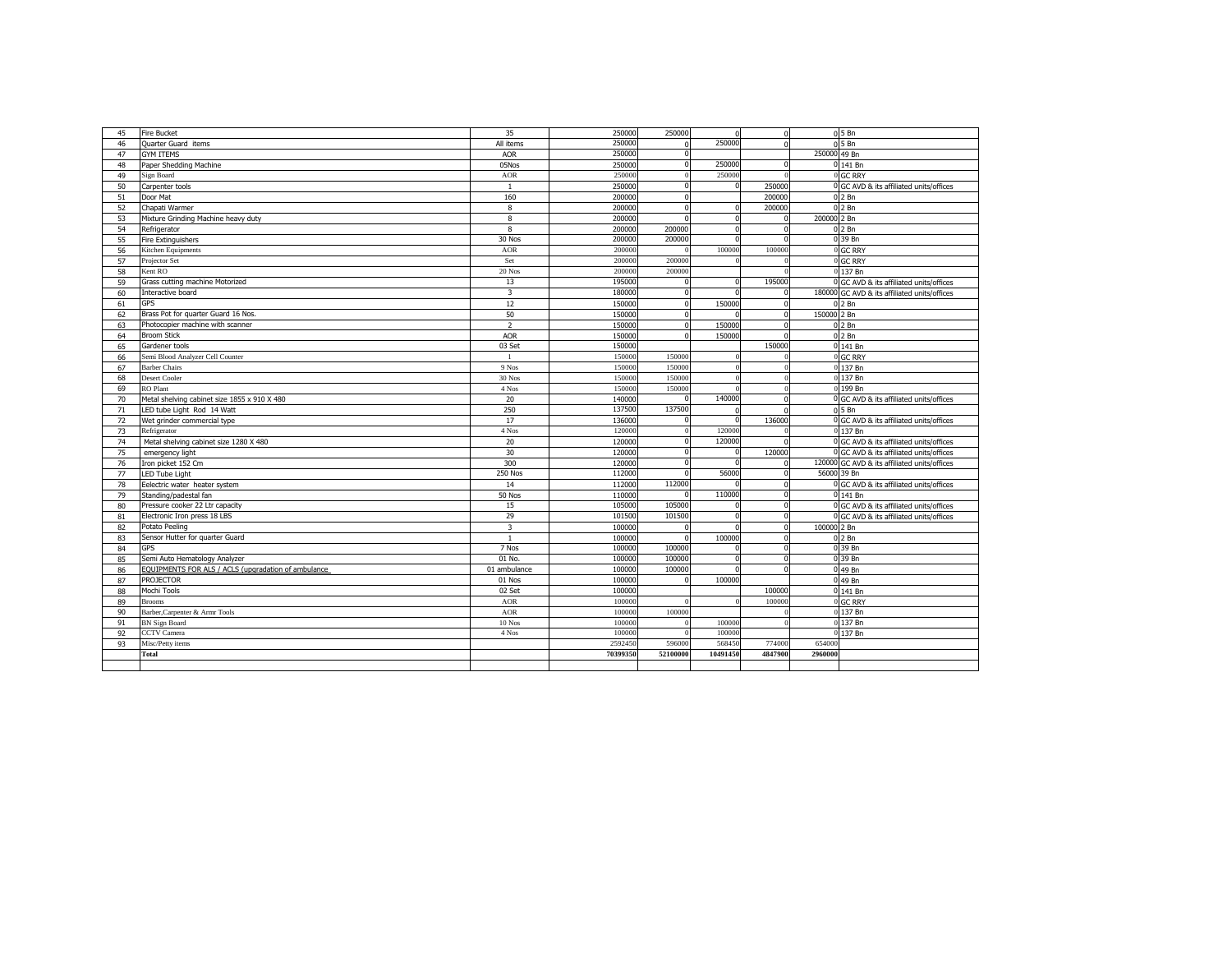|                | PART B 30% FOR WANTS OR NOT SO ESSENTIAL                    |                          |                         |                |             |                  |              | <b>Appendix C</b>                        |
|----------------|-------------------------------------------------------------|--------------------------|-------------------------|----------------|-------------|------------------|--------------|------------------------------------------|
| SL No          | <b>Name of item</b>                                         | QTY                      | <b>Estimated amount</b> | <b>Ist Qty</b> | 2nd Qtr     | IIIrd qtr        |              | <b>IVth qtr Remarks if any</b>           |
|                | WASHING MACHINE 50 Kg                                       | 05 Nos                   | 1250000                 | 125000         |             |                  |              | 0 49 Bn                                  |
|                |                                                             |                          | 1000000                 | 1000000        |             | $\Omega$         |              | 0 49 Bn                                  |
| $\overline{2}$ | DRAGON SEARCH LIGHT                                         | <b>100 Nos</b>           | 800000                  | 400000         |             |                  |              |                                          |
| 3              | <b>Cooking Utensils</b>                                     | AOR                      |                         |                | $\mathbf 0$ | $\mathbf{0}$     | 400000 39 bn |                                          |
| $\overline{4}$ | R.O PLANT                                                   | 10 Nos                   | 600000                  |                | $\Omega$    | 600000           |              | 49 Bn                                    |
| 5              | <b>CCTV CAMERA</b>                                          | All coys required 07 set | 500000                  |                | 500000      |                  |              | 0 49 Bn                                  |
| 6              | <b>GPS</b>                                                  | 30                       | 450000                  |                | 450000      | $\mathbf 0$      |              | 0 GC AVD & its affiliated units/offices  |
| $\overline{7}$ | R.O Water purifir 50 Ltr Cap                                | 12                       | 420000                  | $\Omega$       | 420000      | $\overline{0}$   |              | 0 GC AVD & its affiliated units/offices  |
| 8              | Purchase of sports items                                    | <b>AOR</b>               | 400000                  | 150000         |             | 150000           |              | 100000 GC Hyd                            |
| 9              | Purchase of utensils for ORS mess and SO's Mess             | <b>AOR</b>               | 300000                  |                | 300000      | n                |              | 0 GC Hyd                                 |
| 10             | PROTECTIVE HAND GEARS.                                      | 300 PAIRS                | 300000                  |                |             | 300000           |              | 0 49 Bn                                  |
|                | Television full HD                                          | 08 Nos                   | 300000                  | $\Omega$       | 100000      | $\Omega$         |              | 200000 141 Bn                            |
| 11             |                                                             |                          |                         |                |             |                  |              |                                          |
| 12             | Plastci Chair                                               | <b>800 Nos</b>           | 300000                  | $\mathbf{0}$   | $\Omega$    | 300000           |              | 0 137 Bn                                 |
| 13             | Electrical weight machine                                   | 23                       | 276000                  | $\Omega$       | 276000      | $\Omega$         |              | 0 GC AVD & its affiliated units/offices  |
| 14             | Paper Shedding Machine                                      | 05Nos                    | 250000                  | $\Omega$       | 250000      | $\mathbf 0$      |              | 0 141 Bn                                 |
| 15             | Commercial Washing Machine                                  | 1 Nos                    | 250000                  | <sup>n</sup>   | 250000      | $\Omega$         |              | 0 GC RRY                                 |
| $16\,$         | Printers.                                                   | 20 Nos                   | 240000                  | $\Omega$       |             | $\overline{0}$   |              | 240000 GC Hyd                            |
| 17             | Leture stand                                                | 12                       | 204000                  | $\Omega$       | 204000      | $\mathbf{0}$     |              | 0 GC AVD & its affiliated units/offices  |
| 18             | Purchase of sports items                                    | <b>AOR</b>               | 200000                  | 100000         |             | 100000           |              | 0 GC RRY                                 |
| 19             | Armr Workshop Tools                                         | <b>AOR</b>               | 200000                  | <sub>0</sub>   | 200000      | U                |              | 0 GC RRY                                 |
| 20             | <b>QAT Equipments</b>                                       | <b>AOR</b>               | 200000                  | $\Omega$       | $\Omega$    | 200000           |              | 0 137 Bn                                 |
| 21             | Chapati Warmmer                                             | 8 Nos                    | 200000                  | $\Omega$       | $\mathbf 0$ | 200000           |              | 0 199 Bn                                 |
| 22             | Food Warmer Heavy                                           | 8 Nos                    | 200000                  | $\Omega$       | $\mathbf 0$ | 200000           |              | 0 199 Bn                                 |
|                |                                                             |                          |                         | n              |             | n                |              |                                          |
| 23             | Deep Freezer                                                | 4 Nos                    | 200000                  |                |             |                  |              | 200000 199 Bn                            |
| 24             | PA Equipment                                                | $\overline{2}$           | 200000                  | $\Omega$       | 200000      | $\Omega$         |              | 0 GC AVD & its affiliated units/offices  |
| 25             | Fly catcher                                                 | 20 Nos                   | 170000                  | 170000         |             | 0                |              | 0 39 bn                                  |
| 26             | BARBER TOOLS, BARBER CHAIRS                                 | 03 set                   | 150000                  | 150000         |             | O                |              | 0 49 Bn                                  |
| 27             | <b>Moduler Chairs</b>                                       | 40 Nos                   | 150000                  |                |             | 150000           |              | 0 137 Bn                                 |
| 28             | REFRIGERATOR, DE-FREEZER, KITCHEN EQUIPMENTS                | 09 Nos                   | 140000                  | <sub>0</sub>   | 140000      | U                |              | 0 49 Bn                                  |
| 29             | Mochi tools (Various type)                                  | <b>AOR</b>               | 100000                  | n              | n           | 100000           |              | GC Hyd                                   |
| 30             | Barber tools (Various type                                  | <b>AOR</b>               | 100000                  | $\Omega$       |             | 0                |              | 100000 GC Hyd                            |
| 31             | Audio System ( PA/Eqpts)                                    | $01$ set                 | 100000                  |                | 100000      | n                |              | 0 GC Hyd                                 |
| 32             | Electric Press for Dhobi                                    | 15                       | 100000                  | <sup>n</sup>   |             | 100000           |              | 2 Bn                                     |
| 33             | Vegetable Cutting Machine                                   | 8                        | 100000                  | $\Omega$       | $\mathbf 0$ | $\Omega$         | 100000       | 2 Bn                                     |
|                |                                                             | 20                       | 100000                  |                | 100000      | $\Omega$         |              | $02$ Bn                                  |
| 34             | <b>Hot Case</b>                                             |                          |                         |                |             | $\Omega$         |              |                                          |
| 35             | Hot case big size                                           | 20 Nos                   | 100000                  |                | 100000      |                  |              | 0 39 bn                                  |
| 36             | <b>BUNTING FLAG STAND</b>                                   | 50 Nos                   | 100000                  | $\Omega$       |             | $\overline{0}$   | 100000 49 Bn |                                          |
| 37             | QUARTER GUARD ITEMS                                         | All items                | 100000                  | n              | $\mathbf 0$ | 100000           |              | 0 49 Bn                                  |
| 38             | Tiffin box/tea thrmous                                      | 27 Nos                   | 100000                  | n              | $\mathbf 0$ | 100000           |              | 0 137 Bn                                 |
| 39             | Chapatti Bhati                                              | 9 Nos                    | 100000                  | n              | $\Omega$    | $\Omega$         |              | 100000 137 Bn                            |
| 40             | Potato pilling machine                                      | 8 Nos                    | 100000                  |                |             | $\mathbf{0}$     |              | 100000 199 Bn                            |
| 41             | Misc/Petty items                                            |                          | 1250325                 | 351000         | 228000      | 429125           | 242200       |                                          |
|                | <b>Total</b>                                                |                          | 12300325                | 3571000        | 3818000     | 3029125          | 1882200      |                                          |
|                |                                                             |                          |                         |                |             |                  |              |                                          |
|                | PART B-20% FOR FUTURE GOALS OF WHICH 5% MISCELLANEOUS ITEMS |                          |                         |                |             |                  |              | <b>Appendix D</b>                        |
| SL No          | <b>Name of item</b>                                         | QTY                      | <b>Estimated amount</b> | <b>Ist Qty</b> | 2nd Qtr     | <b>IIIrd</b> qtr |              | <b>IVth qtr Remarks if any</b>           |
|                |                                                             |                          |                         |                |             |                  |              |                                          |
|                | Televison Full HD                                           | 32                       | 1120000                 | 1120000        | $\Omega$    | $\mathbf{0}$     |              | 0 GC Avadi & its affiliated units/office |
| $\overline{2}$ | R.O System/150/500 LPH                                      | 14                       | 840000                  | 840000         | $\mathbf 0$ | $\mathbf{0}$     |              | 0 GC Avadi & its affiliated units/office |
| 3              | standing / padestal fan                                     | 130                      | 780000                  | 780000         | $\Omega$    | $\mathbf{0}$     |              | 0 GC Avadi & its affiliated units/office |
| $\overline{4}$ | Industrial washing machine                                  | $\overline{2}$           | 500000                  | $\Omega$       | 500000      | $\Omega$         |              | 0 GC Avadi & its affiliated units/office |
| 5              | Safai Karmchari Tools                                       | <b>AOR</b>               | 250000                  |                | $\mathbf 0$ | 250000           |              | GC Hyd                                   |
| 6              | AXE, Shovels and Talwars                                    | <b>AOR</b>               | 200000                  | 200000         | $\Omega$    | 0                |              | 0 GC Hyd                                 |
| $\overline{7}$ | Gardener tools                                              | <b>AOR</b>               | 150000                  | 150000         |             | $\Omega$         |              | 0 GC Hyd                                 |
| 8              | Air conitioner                                              | 5                        | 140000                  | $\Omega$       | 140000      | <sup>0</sup>     |              | 0 GC Avadi & its affiliated units/office |
| 9              | Pedestal fans                                               | 30                       | 135000                  | $\Omega$       | $\Omega$    | 135000           |              | 0 GC Avadi & its affiliated units/office |
|                |                                                             |                          | 100000                  | $\Omega$       | 100000      | $\Omega$         |              |                                          |
| 10             | <b>Fire Points</b>                                          | <b>AOR</b>               |                         |                |             |                  |              | 0 GC Hyd                                 |
| 11             | Electrician tools                                           | 03 Set                   | 100000                  | $\Omega$       | $\mathbf 0$ | 100000           |              | 0 GC Hyd                                 |
| 12             | Photostat machine                                           | 01 No                    | 100000                  | $\Omega$       | $\mathbf 0$ | 100000           |              | 0 142 Bn                                 |
| 13             | Multimedia projector                                        | 01 No                    | 100000                  |                | $\mathbf 0$ | $\mathbf 0$      | 100000       | 145 Bn                                   |
| 14             | Misc/Petty items                                            |                          | 466000                  | 30000          | 110000      | 206000           | 120000       |                                          |
|                | <b>Total</b>                                                |                          | 4981000                 | 3120000        | 850000      | 791000           | 220000       |                                          |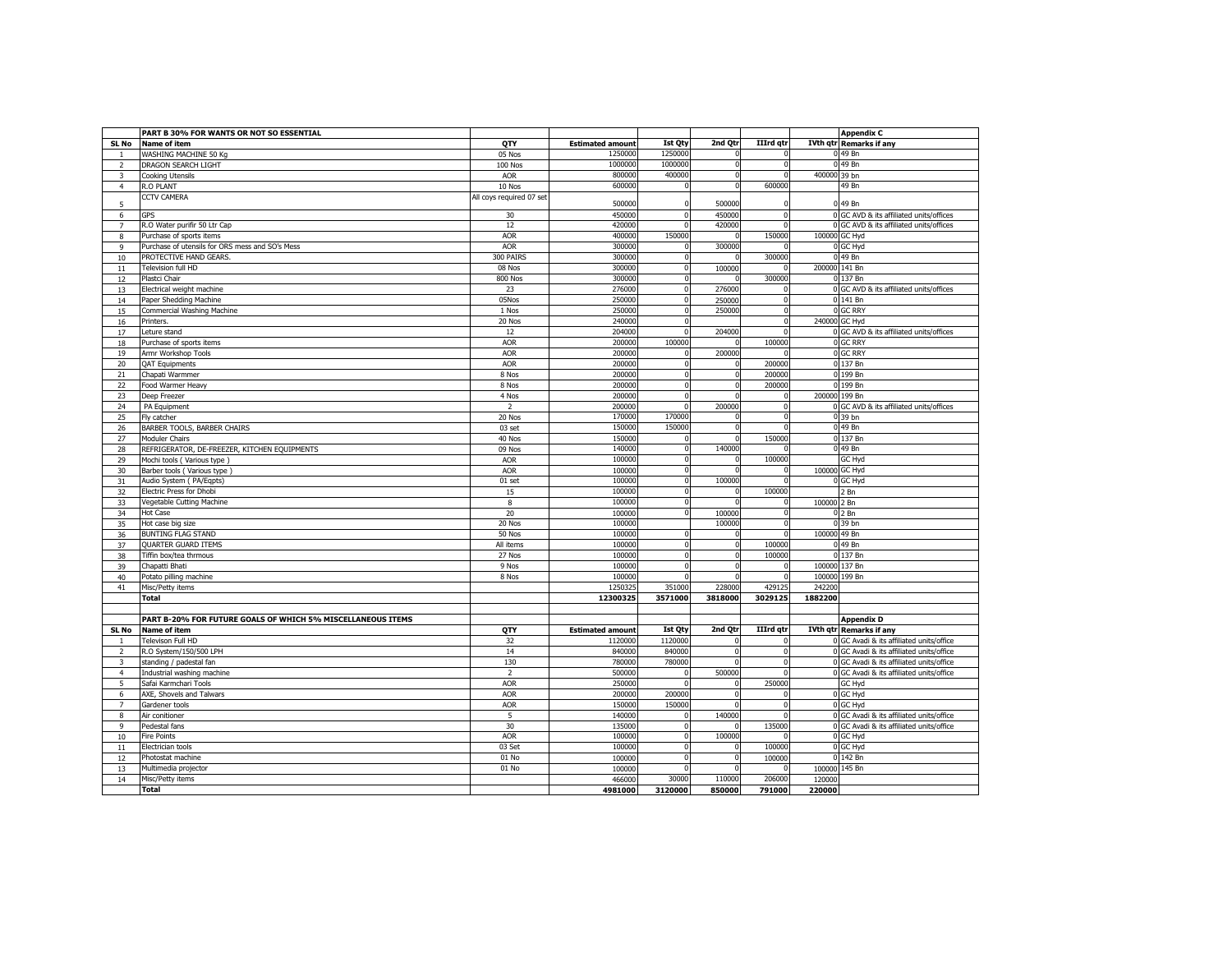|                | EXPECTED LIABILITY TO SPILL OVER TO THE NEXT FINANCIAL YEAR i.e. FROM 2017-18/2018-19 TO 2019-20. |              |                  |                             |             |                  |                                      |  |  |  |  |  |  |
|----------------|---------------------------------------------------------------------------------------------------|--------------|------------------|-----------------------------|-------------|------------------|--------------------------------------|--|--|--|--|--|--|
|                | 03.00.51 MV                                                                                       |              |                  |                             |             |                  | <b>Appendix A</b>                    |  |  |  |  |  |  |
| SL No          | Nomenclature                                                                                      | Qty          | <b>Estimate</b>  | Amount booked/to be booked. |             |                  |                                      |  |  |  |  |  |  |
|                |                                                                                                   |              | <b>Amount</b>    | $1st$ Otr                   | $2nd$ Otr   | $3rd$ Qtr        | 4 <sup>th</sup> Otr Remaining amount |  |  |  |  |  |  |
|                |                                                                                                   |              |                  |                             |             |                  | to be booked in                      |  |  |  |  |  |  |
|                |                                                                                                   |              |                  |                             |             |                  | 2019-20                              |  |  |  |  |  |  |
|                | Nil                                                                                               | $\mathbf 0$  | 0                | $\Omega$                    | $\mathbf 0$ | $\mathbf 0$      | 0 All offices                        |  |  |  |  |  |  |
|                | <b>Total</b>                                                                                      | $\mathbf{0}$ | $\Omega$         | $\Omega$                    | $\Omega$    | $\Omega$         |                                      |  |  |  |  |  |  |
|                |                                                                                                   |              |                  |                             |             |                  | <b>Appendix B</b>                    |  |  |  |  |  |  |
| SL No          | <b>Name of item</b>                                                                               | <b>OTY</b>   | <b>Estimated</b> | <b>Ist Qty</b>              | 2nd Otr     | <b>IIIrd</b> atr | <b>IVth gtr Remarks if any</b>       |  |  |  |  |  |  |
|                |                                                                                                   |              | amount           |                             |             |                  |                                      |  |  |  |  |  |  |
| 1              | Tyre and tube                                                                                     | <b>AOR</b>   | 3000000          | 3000000                     | $\Omega$    | 0                | $0$ 42 Bn                            |  |  |  |  |  |  |
| $\overline{2}$ | Bady works                                                                                        |              | 3000000          | 3000000                     | $\Omega$    | $\Omega$         | $0$ 42 Bn                            |  |  |  |  |  |  |
| 3              | Upkeep of Ambulance                                                                               | 01No         | 1000000          | 1000000                     |             |                  | <b>GC Hyd</b>                        |  |  |  |  |  |  |
| $\overline{4}$ | Upkeep of Ambulance                                                                               | 01No         | 1000000          | 1000000                     |             |                  | 100000 GC AVD                        |  |  |  |  |  |  |
| 5              | Repair and mainteance of vehicle                                                                  | <b>AOR</b>   | 1000000          | 250000                      | 250000      | 250000           | 250000 18 Bn                         |  |  |  |  |  |  |
| 6              | Road Tax Purchase of Tyre / tube, Flap, Fire extinguisher etc                                     | <b>AOR</b>   | 900000           | 900000                      |             |                  | <b>GC AVD</b>                        |  |  |  |  |  |  |
|                |                                                                                                   |              |                  |                             |             |                  |                                      |  |  |  |  |  |  |
| 7              | Running repairs of vehicles                                                                       | <b>AOR</b>   | 800000           | 200000                      | 200000      | 200000           | 200000 39 Bn                         |  |  |  |  |  |  |
| 8              | <b>MPV Tyres</b>                                                                                  | 10 Nos       | 800000           | 800000                      | $\Omega$    | $\Omega$         | 0 199 Bn                             |  |  |  |  |  |  |
| 9              | Veh mainteance                                                                                    |              | 800000           | 800000                      | $\Omega$    | $\Omega$         | $0$ 42 Bn                            |  |  |  |  |  |  |
| 10             | Running up keep maintenace of all vehicle                                                         | <b>AORB</b>  | 800000           | 200000                      | 200000      | 200000           | 200000 142 Bn                        |  |  |  |  |  |  |
| 11             | REPAIR OF FAULTY VEHICLES (MINOR & MAJOR ]                                                        | <b>AOR</b>   | 500000           | 200000                      | 100000      | 100000           | 100000 5 Bn                          |  |  |  |  |  |  |
| 12             | Running repairs of vehicles                                                                       | <b>AOR</b>   | 500000           | 200000                      | 200000      | 50000            | 50000 49 Bn                          |  |  |  |  |  |  |
| 13             | Servicing of vehicles                                                                             | <b>AORB</b>  | 500000           | 150000                      | 150000      | 150000           | 50000 141 Bn                         |  |  |  |  |  |  |
| 14             | Purchase of spare parts for vehicles                                                              | <b>AOR</b>   | 500000           | 100000                      | 200000      | 100000           | 100000 GC Hyd                        |  |  |  |  |  |  |
| 15             | Purchase of spare parts for vehicles                                                              | <b>AOR</b>   | 500000           | 100000                      | 200000      | 100000           | 100000 GC RRY                        |  |  |  |  |  |  |
| 16             | Purchase of tyres & tubes                                                                         | <b>AOR</b>   | 500000           | $\Omega$                    | 500000      | 0                | 0 GC RRY                             |  |  |  |  |  |  |
| 17             | Bullet proffing 1 Ton S/Mazda                                                                     | 1 Nos        | 500000           | 500000                      |             | $\Omega$         | 0 137 Bn                             |  |  |  |  |  |  |
| 18             | Vehicle Repair & Maintanance                                                                      | <b>AOR</b>   | 500000           | 200000                      | 200000      | 100000           | 137 Bn                               |  |  |  |  |  |  |
| 19             | Vehicle Repair & Maintanance                                                                      | <b>AOR</b>   | 500000           | 200000                      | 200000      | 100000           | 159 Bn                               |  |  |  |  |  |  |
| 20             | Vehicle Repair & Maintanance                                                                      | <b>AOR</b>   | 500000           | 200000                      | 200000      | 100000           | 193 Bn                               |  |  |  |  |  |  |
| 21             | Vehicle Repair & Maintanance                                                                      | <b>AOR</b>   | 500000           | 200000                      | 200000      | 100000           | 199 Bn                               |  |  |  |  |  |  |
| 22             | Reparing / mainteance of vehicle                                                                  | <b>AOR</b>   | 500000           | 150000                      | 150000      | 100000           | 100000 19 Bn                         |  |  |  |  |  |  |
| 23             | Vehicle Battery                                                                                   | 35 Nos.      | 500000           | 250000                      | $\Omega$    | 250000           | 0 142 Bn                             |  |  |  |  |  |  |
| 24             | repair/ pruchase of spare parts                                                                   | <b>AORB</b>  | 500000           | 150000                      | 150000      | 150000           | 50000 142 Bn                         |  |  |  |  |  |  |
| 25             | Purchase of Spare Parts for Vehicles of Ranbge Hgr                                                | <b>AOR</b>   | 500000           | 200000                      | 100000      | 100000           | 100000 SS Har                        |  |  |  |  |  |  |
| 26             | Purchase of MT Parts for Repair Of all Vehicles As Per                                            | <b>AOR</b>   | 400000           | 100000                      | 100000      | 100000           | 100000 2 Bn                          |  |  |  |  |  |  |
|                | Requirement                                                                                       |              |                  |                             |             |                  |                                      |  |  |  |  |  |  |
| 27             | Purchase/Re-trading of Tyre Tube Flaps and MT Tarpaulin etc.                                      | 25 Nos       | 400000           | $\Omega$                    | 400000      | $\mathbf{0}$     | $02$ Bn                              |  |  |  |  |  |  |
|                |                                                                                                   |              |                  |                             |             |                  |                                      |  |  |  |  |  |  |
| 28             | Repairing of MPV/BP Vehicles                                                                      | 03 NO        | 400000           | 400000                      | $\Omega$    | $\mathbf{0}$     | $0 2$ Bn                             |  |  |  |  |  |  |
| 29             | Purchase of vehicle tools, workshop tools spare parts and                                         | <b>AOR</b>   | 400000           |                             | 400000      |                  | <b>GC AVD</b>                        |  |  |  |  |  |  |
|                | carry out Job works                                                                               |              |                  |                             |             |                  |                                      |  |  |  |  |  |  |
| 30             | Retreading of tyres                                                                               | <b>AOR</b>   | 300000           | 150000                      |             | 150000           | $0$ 49 Bn                            |  |  |  |  |  |  |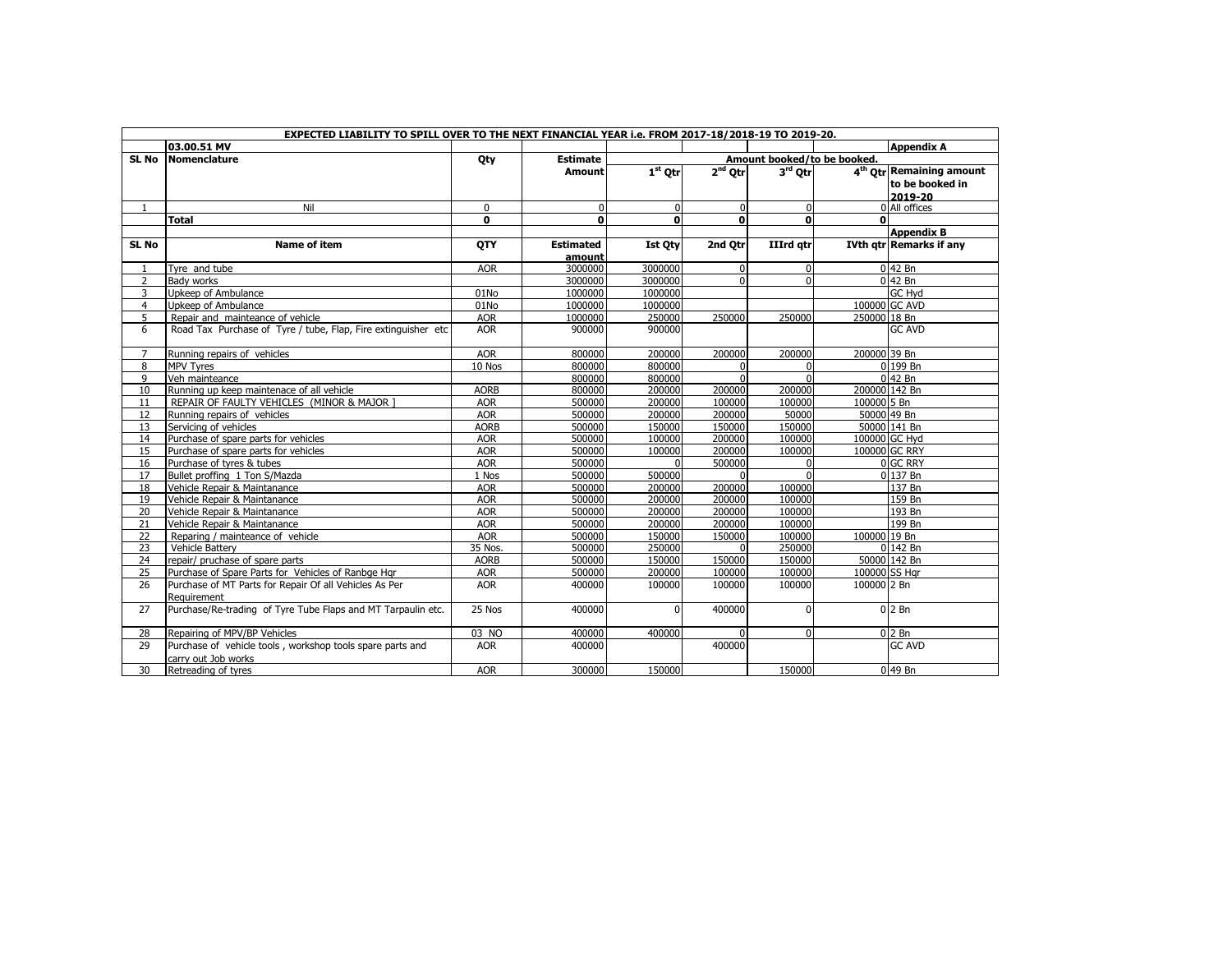| 31 | Purchase of various types of Batters                 | <b>AOR</b>    | 300000   |          |          | 300000       | <b>GC AVD</b>   |
|----|------------------------------------------------------|---------------|----------|----------|----------|--------------|-----------------|
| 32 | Purchase of Tyre and Tube                            | 25 Nos.       | 300000   | 300000   |          |              | 19 Bn           |
| 33 | <b>MT Battery</b>                                    | 100 Nos.      | 300000   | 150000   | $\Omega$ | $\mathbf{0}$ | 150000 19 Bn    |
| 34 | Purchase of Tyres                                    | 25 Nos        | 300000   | 200000   |          |              | 100000 142 Bn   |
| 35 | BATTERY OF VEHICLES 35 AH = 3, 70 AH = 0788 AH = 09, | <b>11 NOS</b> | 250000   | 150000   |          | 100000       | 5 Bn            |
|    | 130 AH = 01 and 150 AH                               |               |          |          |          |              |                 |
| 36 | <b>MT Battery</b>                                    | <b>AOR</b>    | 250000   | 250000   | ŋ        | $\Omega$     | $0$ 42 Bn       |
| 37 | Work sho tools                                       | <b>AORB</b>   | 250000   | $\Omega$ |          | 250000       | 0 142 Bn        |
| 38 | Modification of vehicle                              | <b>AORB</b>   | 250000   | $\Omega$ | U        | $\Omega$     | 250000 142 Bn   |
| 39 | <b>Tyres/Tubes</b>                                   | <b>AOR</b>    | 250000   | 250000   | $\Omega$ | $\mathbf{0}$ | 0 217 Bn        |
| 40 | MT FTR and work shop tools                           | <b>AOR</b>    | 250000   | 150000   |          | $\mathbf{0}$ | 100000 217 Bn   |
| 41 | Spare parts                                          | <b>AOR</b>    | 250000   | $\Omega$ | 250000   | $\Omega$     | 0 217 Bn        |
| 42 | Empty Barrel For Pol Stock                           | 40 Nos        | 200000   | $\Omega$ | 200000   | 0            | $02$ Bn         |
| 43 | Vehicle tools                                        | <b>AOR</b>    | 200000   | 200000   |          | $\mathbf{0}$ | 0 39 Bn         |
| 44 | Vehicle tools                                        | <b>AOR</b>    | 200000   | 200000   |          | $\mathbf{0}$ | $0$ 49 Bn       |
| 45 | Veh Paint                                            | <b>AOR</b>    | 200000   | 100000   |          |              | 100000 19 Bn    |
| 46 | Veh Tarapauline                                      | 15 Set        | 200000   | 200000   |          | $\Omega$     | 0 142 Bn        |
| 47 | Tvre Retreating                                      | <b>AORB</b>   | 200000   | $\Omega$ | 200000   | 0            | 0142 Bn         |
| 48 | Vehicle tools                                        | <b>AORB</b>   | 200000   | $\Omega$ | 200000   | $\mathbf{0}$ | 0 142 Bn        |
| 49 | Vehicle Repair & Maintanance                         | <b>AOR</b>    | 200000   | 50000    | 50000    | 50000        | 50000 217 Bn    |
| 50 | Purchase/Re-trading of Tyre Tube Flaps a             | <b>AOR</b>    | 150000   | 150000   |          | $\Omega$     | 0 137 Bn        |
| 51 | Paints of vehicles                                   | <b>AOR</b>    | 150000   | $\Omega$ |          | $\Omega$     | 150000 137 Bn   |
| 52 | Tyre purchase retreading                             | 10 Nos        | 150000   | 150000   | $\Omega$ | $\mathbf 0$  | 0 18 Bn         |
| 53 | Paints of vehicles                                   | <b>AOR</b>    | 150000   |          | $\Omega$ | $\mathbf{0}$ | 150000 217 Bn   |
| 54 | Purchase of Spare Parts for Vehicles of Ranbge Hgr   | <b>AOR</b>    | 150000   | 50000    | 40000    | 35000        | 25000 Range CNI |
| 55 | Purchase of Spare Parts for Vehicles of Ranbge Hgr   | <b>AOR</b>    | 150000   | 50000    | 40000    | 35000        | 25000 Range Hyd |
| 56 | Retreading of tyres                                  | <b>AOR</b>    | 100000   | 50000    |          | 50000        | 0 39 Bn         |
| 57 | Vehicle battery                                      | <b>AOR</b>    | 100000   |          | 50000    |              | 50000 39 Bn     |
| 58 | Vehicle battery                                      | <b>AOR</b>    | 100000   |          | 50000    | $\mathbf 0$  | 50000 49 Bn     |
| 59 | Battery 12V 150ah & 13 ah                            | 10 Nos        | 100000   | 100000   |          | $\mathbf 0$  | 0 137 Bn        |
| 60 | <b>MT Barrel</b>                                     | 50 Nos        | 100000   | $\Omega$ | 100000   | $\mathbf{0}$ | 0 137 Bn        |
| 61 | vehicle maintenace                                   | <b>AOR</b>    | 100000   |          |          |              | <b>GC AVD</b>   |
| 62 | Purchase of various tyre and tools                   | 50 Set        | 100000   | 100000   |          | $\Omega$     | $0$ 18 Bn       |
| 63 | Tyre purchase retreading                             | <b>AOR</b>    | 100000   | 50000    | $\Omega$ | 50000        | 19 Bn           |
| 64 | <b>MT FTR Tools</b>                                  | <b>AOR</b>    | 100000   | 100000   | n        | $\Omega$     | 019Bn           |
| 65 | Car washing machine                                  | $\mathbf{1}$  | 100000   | 100000   |          | $\Omega$     | 019Bn           |
| 66 | Air compresser                                       |               | 100000   | 100000   |          | $\Omega$     | 0 19 Bn         |
| 67 | <b>Vehicle Paints</b>                                | <b>AORB</b>   | 100000   | $\Omega$ | 100000   | $\mathbf{0}$ | 0 142 Bn        |
| 68 | Battery Charger for MT Work shop                     | <b>AOR</b>    | 100000   | 100000   |          | $\Omega$     | 0 217 Bn        |
| 69 | Misc/Petty items                                     |               | 225000   | 95000    | 70000    | 30000        | 30000           |
|    | <b>Total</b>                                         |               | 29475000 | 17995000 | 5450000  | 3300000      | 2730000         |
|    |                                                      |               |          |          |          |              |                 |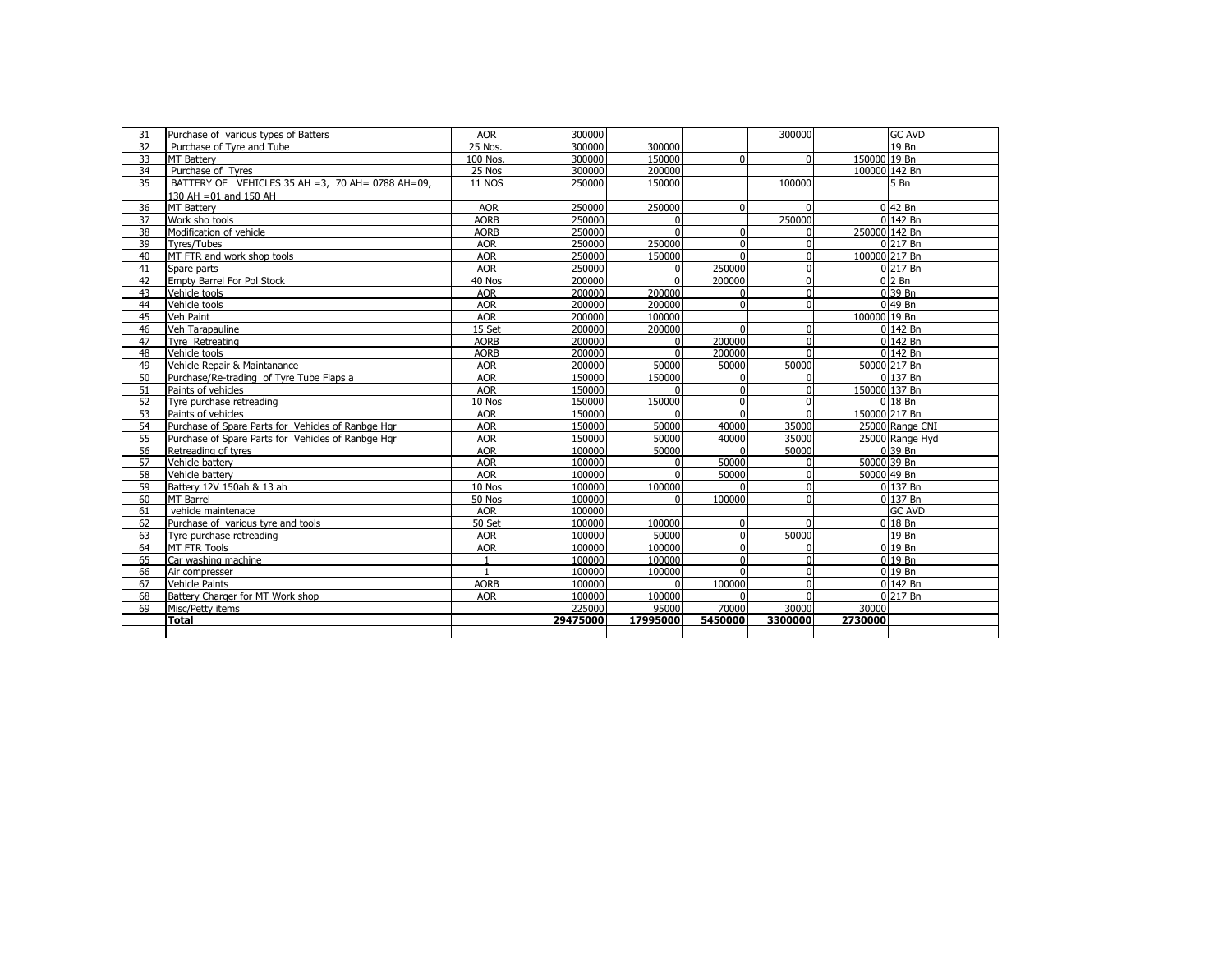|        | <b>PART B 30% FOR WANTS OR NOT SO ESSENTIAL</b>             |             |                 |          |          |             |                                  | <b>Appendix C</b>      |
|--------|-------------------------------------------------------------|-------------|-----------------|----------|----------|-------------|----------------------------------|------------------------|
|        | Running repair vehicle and carry out job work               | ٠           | 400000          | O        |          | 400000      |                                  | 0 GC AVD               |
|        | Paints of vehicles                                          | <b>AOR</b>  | 300000          | 150000   |          | 150000      |                                  | <b>GC HYD</b>          |
|        | Paints of vehicles                                          | <b>AOR</b>  | 300000          | 150000   |          | 150000      |                                  | 0 GC RRY               |
| 4      | Paints of vehicles                                          | <b>AOR</b>  | 200000          | 100000   |          | 100000      |                                  | $2$ Bn                 |
|        | purchase of tools for fitters                               | 03 set      | 150000          |          | 150000   |             |                                  | 2 <sub>Bn</sub>        |
| 6      | Paints of vehicles                                          | <b>AOR</b>  | 150000          | 100000   |          | 50000       |                                  | 5 <sub>Bn</sub>        |
|        | Paints of vehicles                                          | <b>AOR</b>  | 150000          | 100000   |          | 50000       |                                  | 49 Bn                  |
| 8      | Tyre with Tubes                                             | <b>AOR</b>  | 150000          |          |          | 150000      |                                  | $0$ 137 Bn             |
| q      | Paints of vehicles                                          | <b>AOR</b>  | 150000          | 100000   |          | 50000       |                                  | 142 Bn                 |
| 10     | Retarding of vehicles                                       | <b>AOR</b>  | 100000          |          | 100000   |             |                                  | <b>GC HYD</b>          |
| 11     | purchase of tools for fitters                               | 02 set      | 100000          |          | 100000   |             |                                  | 5 Bn                   |
| 12     | Retarding of vehicles                                       | <b>AOR</b>  | 100000          |          | 100000   |             |                                  | 0 GC RRY               |
| 13     | Misc/Petty items                                            | <b>AOR</b>  | 200000          | 65000    | 15000    | 85000       | 35000                            |                        |
|        | <b>Total</b>                                                |             | 2450000         | 765000   | 465000   | 1185000     | 35000                            |                        |
|        |                                                             |             |                 |          |          |             |                                  |                        |
|        | PART B-20% FOR FUTURE GOALS OF WHICH 5% MISCELLANEOUS ITEMS |             |                 |          |          |             |                                  | <b>Appendix D</b>      |
| SI.No. | <b>Nomenclature</b>                                         | Oty         | <b>Estimate</b> |          |          |             | Amount to be booked quarter wise |                        |
|        |                                                             |             | <b>Amount</b>   |          |          |             |                                  |                        |
|        |                                                             |             |                 | 1st Otrl | 2nd Otrl | 3rd Otr     |                                  | 4th Otr Remarks if any |
|        | Purchase of spare parts                                     | <b>AORB</b> | 200000          |          | 200000   |             |                                  | 0 GC HYD               |
|        | Purchase of spare parts                                     | <b>AOR</b>  | 200000          |          | 200000   | $\Omega$    |                                  | 0 GC RRY               |
|        | Purchase of spare parts and carry out job work              | A/R         | 400000          | 400000   |          | 0           |                                  | 0 GC AVD               |
| 4      | Misc/Petty items                                            | <b>AOR</b>  | 55000           |          |          |             | 55000                            |                        |
|        | <b>Total</b>                                                |             | 855000          | 400000   | 400000   | $\mathbf 0$ | 55000                            |                        |